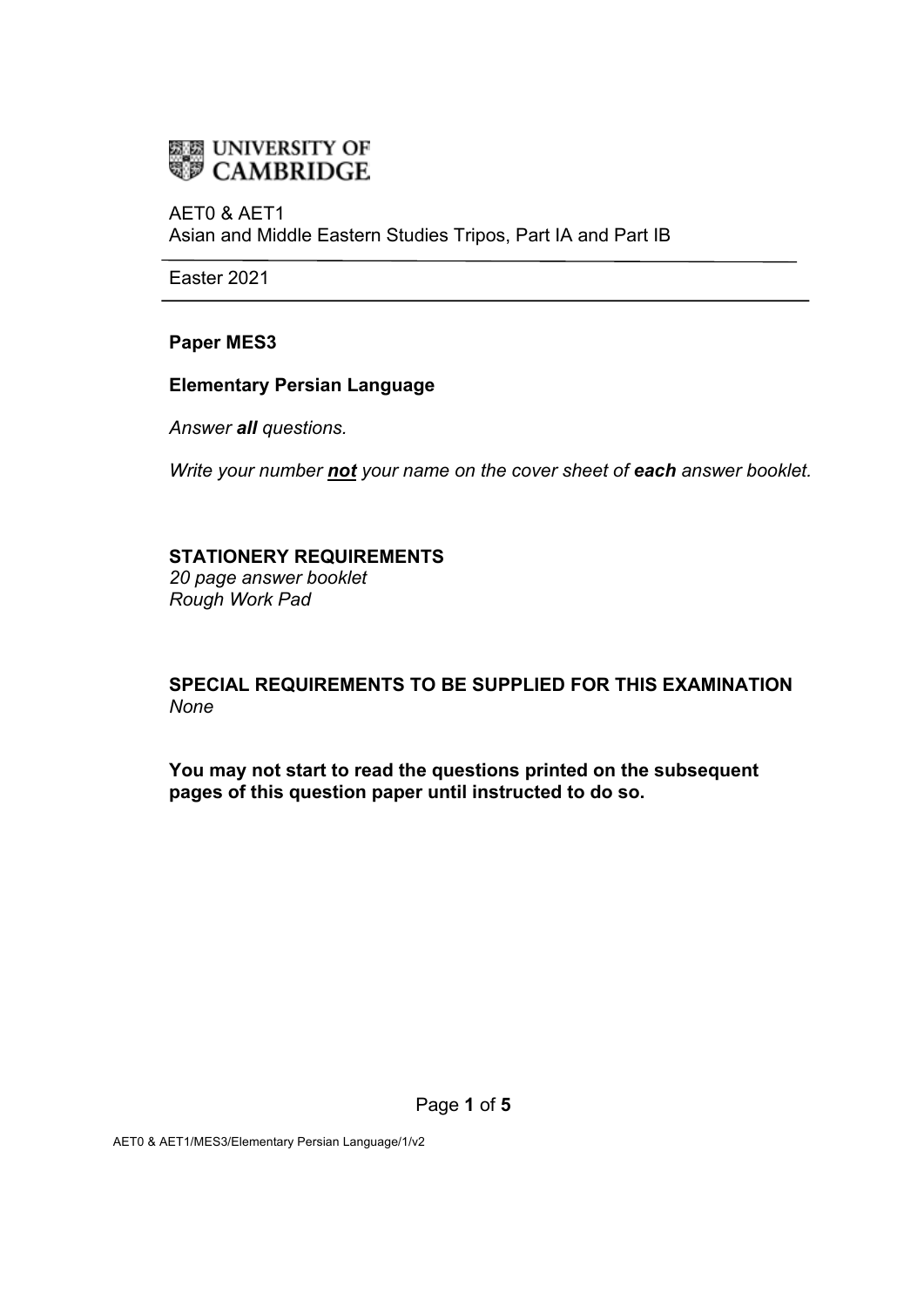## **SECTION A**

1. Translate the following **unseen** text into **English** [**10 marks**].

| «میرزا محمد تقی» حدود دویست سال پیش در یکی از روستاهای شهر «اراک»                                                                                                                                                      |          |
|------------------------------------------------------------------------------------------------------------------------------------------------------------------------------------------------------------------------|----------|
| به دنیا آمد. پدر او أشپز قائم مقام، نخست وزیر ابران بود. او در کودکی غذای<br>فرزندان نخست وزیر را برای انها به مدرسه میبرد. روزی نخست وزیر به<br>مدرسه رفت نا وضع درسِ فرزندانش را از معلم بپرسد ِ او در کلاس چند سؤال | ٣        |
| از بچّهها پرسید که هیچ کدام نتوانستند جواب بدهند. ناگهان محمد تقی واردِ کلاس<br>شد و جواب همهٔ پرسشها را داد.                                                                                                          | $\Delta$ |
| نخست وزیر تعجّب کرد و از محمد تقی پرسید چگونه درس۵ها را یادگرفته است و<br>پاسخها را می داند.                                                                                                                           | ٧        |
| محمد تقی گفت وقتی غذای فرزندانِ نخست وزیر را میأورد پشتِ درِ کلاس<br>میایستد و به درسِ معلم گوش میدهد و آن را یاد میگیرد. وقتی نخست وزیر                                                                               |          |
| فهمید که محمد تقی به درس علاقه دارد به او اجازه داد که از این به بعد به کلاسِ<br>درس برود.                                                                                                                             | ۱۱       |
| پس از چند سال کار و تجربه در دربار، محمد تقی به مقامِ نخست وزیری رسید و<br>شاهِ ایران به او لقبِ «امیر کبیر» را داد.                                                                                                   | ۲ (      |
| امیر کبیر یکی از معروفــترین سیاستمداران ایران بود و خدماتِ زیادی به ایران<br>کرد و اوّلین دانشگاه را در ایران ساخت. او در سنِ چهل و پنج سالگی در شهرِ                                                                 | ۱۵       |
|                                                                                                                                                                                                                        |          |

١٧ « ناشاک » .دش ھتشک

| Line 2: prime minister       | قائم مقام |
|------------------------------|-----------|
| Line 13 (royal/King's) court | در بار    |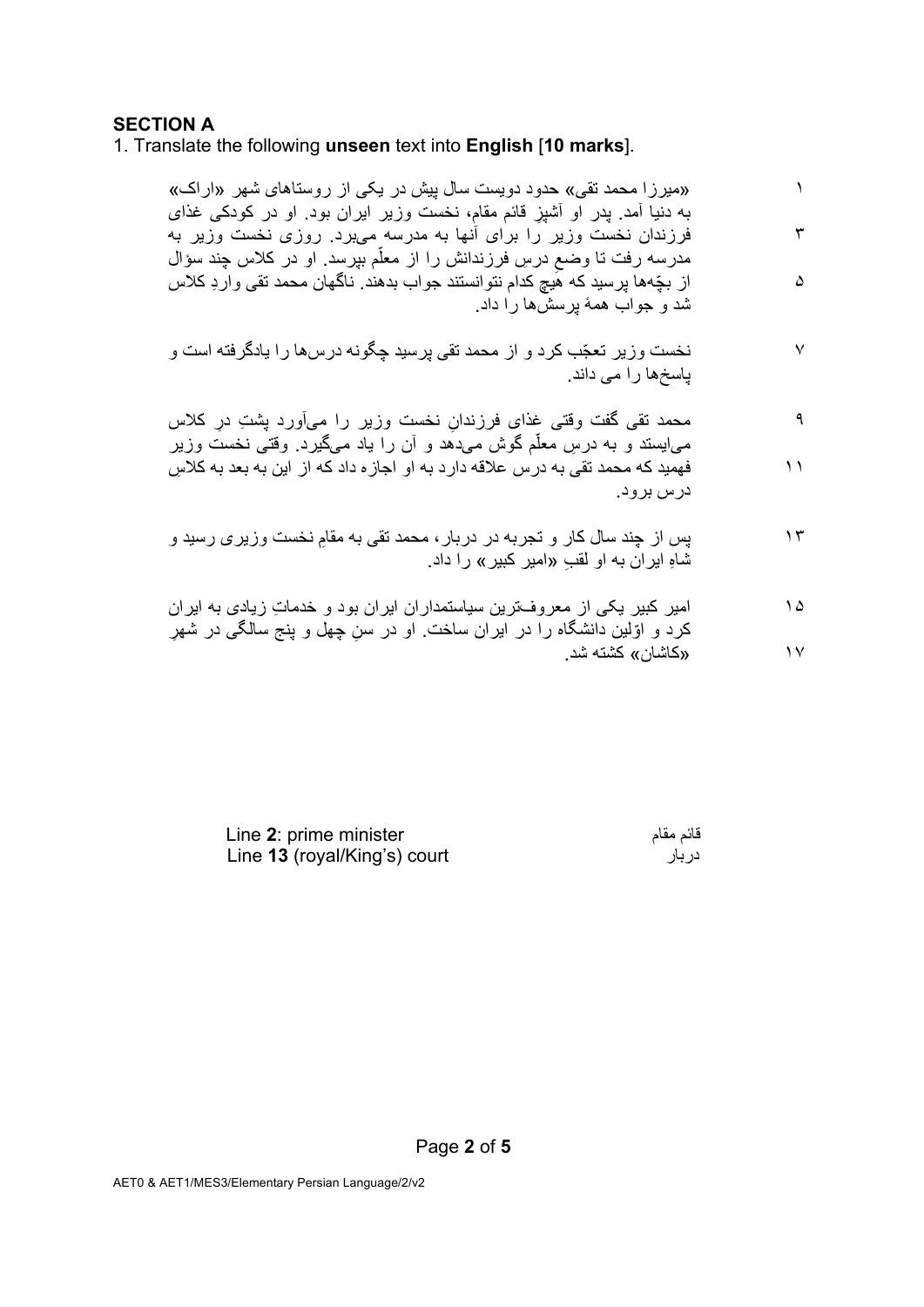# 2. Translate the following **seen** text into **English** [**10 marks**].

| آن روز هم مثلِ هر روز، با فشار و زور و تهدید و کمبی وعدههای طلایبی برای                                                                            |    |
|----------------------------------------------------------------------------------------------------------------------------------------------------|----|
| عصر، ما را، یعنی من و خواهرم را، توی زیرزمین کرده بودند که بخوابیم. در                                                                             |    |
| گرمای شدیدِ تهران خوابِ بعدازظهر برای همهٔ بچهها اجباری بود. ولی آن روز                                                                            | ٣  |
| هم ما مثلِ هر بعدازظهر دیگر در انتظارِ این بودیم که اقاجان خوابش ببرد و برای                                                                       |    |
| بازی به باغ برویم. وقتی صدای خور خور آقاجان بلند شد، من سر را از زیر شمد<br>بیرون أوردم و نگاهی به ساعت دیواری انداختم ساعت دو و نیم بعدازظهر بود. | ۵  |
| طفلک خواهرم در انتظار به خواب رفتن أقاجان خوابش برده بود. ناچار او را                                                                              | ٧  |
| گذاشتم و تنـها پاورچين بيرون أمدم.                                                                                                                 |    |
| لیلی دختر دایی جان و برادر کوچکش نیم ساعتی بود در باغ انتظار ما را                                                                                 | ٩  |
| میکشیدند. بین خانههای ما که در یک باغ بزرگ ساخته شده بود، دیواری وجود                                                                              |    |
| نداشت. مثل هر روز زیر سایهٔ درختِ گردوی بزرگ، بدونِ سر و صدا مشغولِ                                                                                | ۱۱ |
| صحبت و بازی شدیم.                                                                                                                                  |    |

از دایی جان ناپلئون، اثرِ ایرج پزشکزاد

W. M. Thackston, *An Introduction to Persian* (Bethesda: IBEX, 2009), pp 228-9.

(TURN OVER)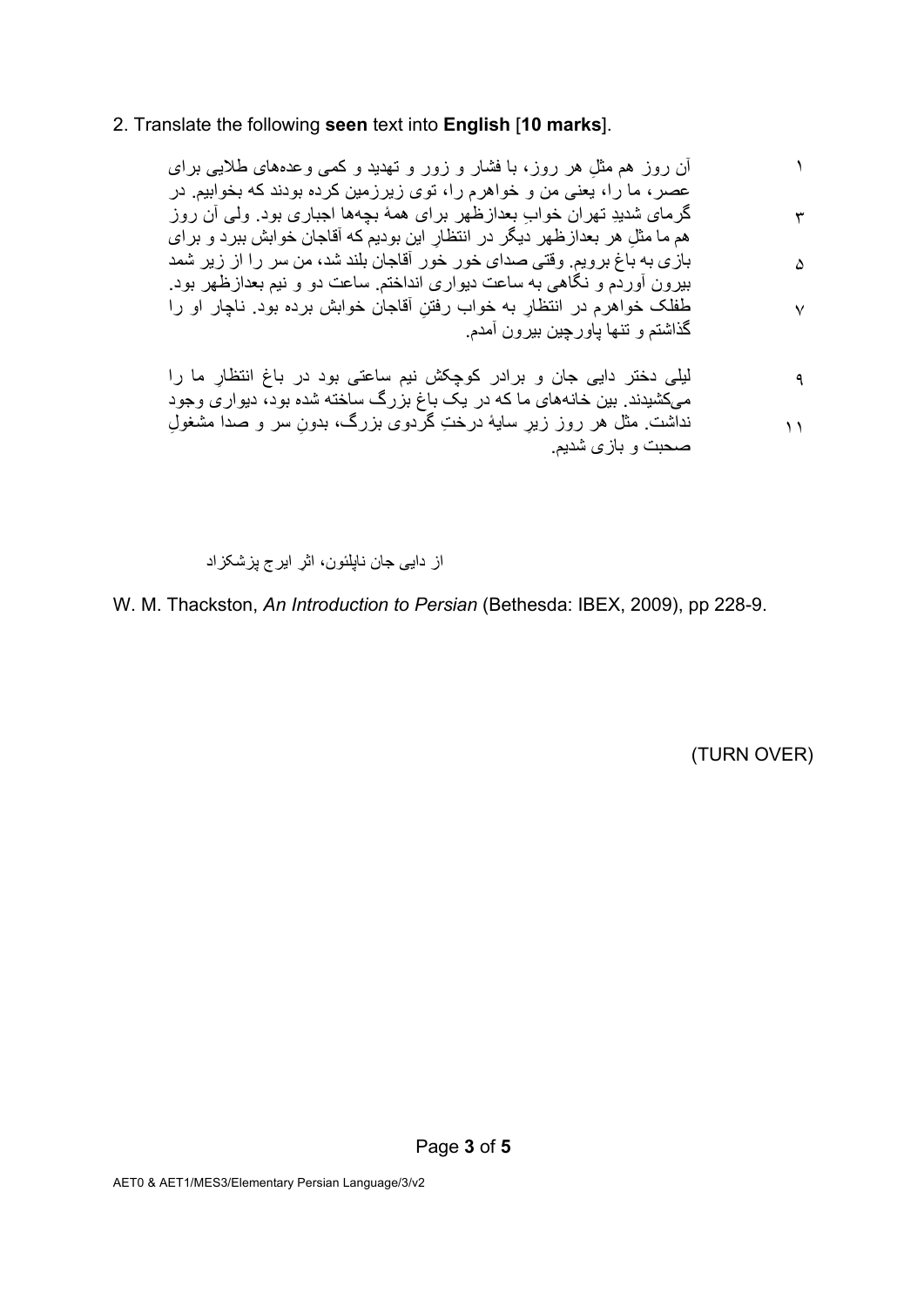## **SECTION B**

3. Choose **one** of the following topics for a composition in **Persian** of **about 100 words** [**20 marks**].

- (a) Write about one of your trips which you enjoyed most.
- (b) What would you do if you win the lottery? Explain please.
- (c) Write a review about a book you have read recently.
- (d) Write a letter to your Persian teacher and say why you started learning Persian and what you would like to learn in your second year.

## **SECTION C**

Answer **all** the following questions [**30 marks**].

4. Give the **second person plural** forms of the **present progressive** and **past perfect** of the verbs below in Persian [**5 marks of 30**].

- (a) To cook (transitive)
- (b) To give
- (c) To sleep
- (d) To shake hand
- (e) To find
- 5. Translate the following sentences into **Persian** [**5 marks of 30**].
- (a) It is unlikely that the managers change the programme.
- (b) The government said that it would reduce the tax next year.
- (c) Wherever your grandfather goes, he cannot forget his old friends.
- (d) Before they bought their tickets, they had not checked the weather.
- (e) One should not leave house without a good breakfast.

6. **Analyse** the word formation of the following and **translate** them into **English** [**10 marks of 30**].

- یم شمنیب a
- نوشته شده است **b**
- راکشزرو c
- ن فوش نویسی d
- شوھاب رت e

Page **4** of **5**